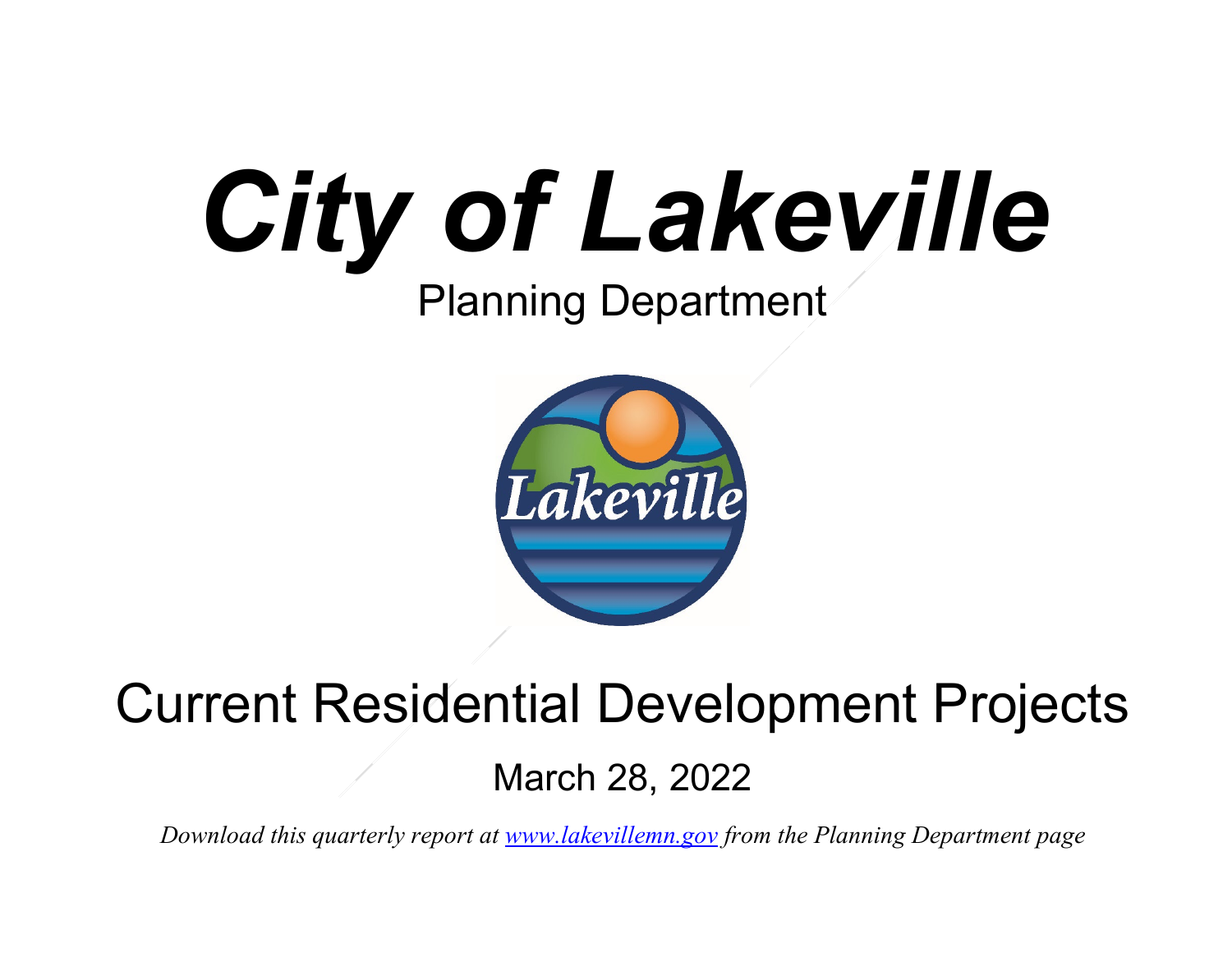*City of Lakeville Minnesota Current Development Projects March 28, 2022*



### **CURRENT DEVELOPMENTS**

 *(Does not include fully developed subdivisions)*

|  |  |  |  |  | <b>Single Family Lots</b> |
|--|--|--|--|--|---------------------------|
|--|--|--|--|--|---------------------------|

| <b>PROJECT NAME</b>                    | <b>LOCATION</b>                                 | <b>DEVELOPER</b><br>& Latest Phone # | <b>DESCRIPTION</b><br>(# of Single Family Lots) | <b>AVAILABLE LOTS</b> | <b>DATE OF FINAL</b><br><b>APPROVAL</b> | <b>SCHOOL</b><br><b>DISTRICT</b> |
|----------------------------------------|-------------------------------------------------|--------------------------------------|-------------------------------------------------|-----------------------|-----------------------------------------|----------------------------------|
|                                        | East of Hamburg Avenue, west of                 | William Feldman                      |                                                 |                       |                                         |                                  |
| Aspen Grove Second Addition            | Cedar Avenue, north of 205 <sup>th</sup> Street | 612-961-1294                         | 21                                              |                       | $8 - 5 - 19$                            | 194                              |
|                                        | West of Cedar Avenue (CSAH 23),                 | Mattamy Homes                        |                                                 |                       |                                         |                                  |
| Avonlea Fifth Addition                 | south of 185 <sup>th</sup> Street (CSAH 60)     | 952-898-2100                         | 101                                             | 40                    | 12-17-18                                | 194                              |
|                                        | South of 202 <sup>nd</sup> Street (CSAH 50)     | CNC Development III, LLC             |                                                 |                       |                                         |                                  |
| <b>Bennett Bluffs</b>                  | and west of Cedar Ave (CSAH 23)                 | 952-953-4000                         | 24                                              | $\overline{c}$        | $2 - 3 - 20$                            | 194                              |
|                                        | North of 202 <sup>nd</sup> St. (C.R. 50) and    | Winkler Development Co.              |                                                 |                       |                                         |                                  |
| Berres Ridge 1 <sup>st</sup> Addition  | west of Hamburg Avenue                          | 952-432-7101                         | 63                                              |                       | $5 - 4 - 15$                            | 194                              |
|                                        | East of Highview Avenue and north               | Berres Ridge Development             |                                                 |                       |                                         |                                  |
| Berres Ridge 2 <sup>nd</sup> Addition  | of St. John's Lutheran Church                   | 952-432-7101                         | 63                                              | 3                     | $7 - 5 - 16$                            | 194                              |
|                                        | North of 202 <sup>nd</sup> St. (CSAH 50) and    | Berres Ridge Development             |                                                 |                       |                                         |                                  |
| Berres Ridge 5 <sup>th</sup> Addition  | west of Hamburg Avenue                          | 952-432-7101                         | 34                                              | 5                     | $4 - 1 - 19$                            | 194                              |
|                                        | North of 202 <sup>nd</sup> St. (CSAH 50) and    | Berres Ridge Development             |                                                 |                       |                                         |                                  |
| Berres Ridge 6th Addition              | west of Hamburg Avenue                          | 952-432-7101                         | 36                                              | 11                    | 12-16-19                                | 194                              |
|                                        | North of 202 <sup>nd</sup> St. (CSAH 50) and    | Berres Ridge Development             |                                                 |                       |                                         |                                  |
| Berres Ridge 7 <sup>th</sup> Addition  | east of Hamburg Avenue                          | 952-432-7101                         | 28                                              | 22                    | 12-21-20                                | 194                              |
|                                        | North of 200 <sup>th</sup> Street at Hamburg    | Ridge Development Co., LLC           |                                                 |                       |                                         |                                  |
| Berres Ridge 8th Addition*             | Avenue                                          | 952-432-7101                         | 26                                              | 26                    | $1 - 18 - 22$                           | 194                              |
|                                        | West of Cedar Avenue (CSAH 23),                 | Arcon Development                    |                                                 |                       |                                         |                                  |
| <b>Cedar Crossings</b>                 | south of 205 <sup>th</sup> Street               | 952-898-2266                         | 50                                              |                       | $10 - 1 - 18$                           | 194                              |
|                                        | West of Cedar Ave. (CSAH 23),                   | Arcon Development                    |                                                 |                       |                                         |                                  |
| Cedar Crossings 3rd Addition           | south of 205th Street                           | 952-898-2266                         | 37                                              | $\overline{2}$        | 4-19-21                                 | 194                              |
|                                        | South of 200 <sup>th</sup> Street (CR 64), east | U.S. Home Corp. DBA Lennar           |                                                 |                       |                                         |                                  |
| Cedar Hills                            | of Cedar Avenue (CSAH 23)                       | 612-360-9881                         | 18                                              |                       | $9 - 8 - 20$                            | 192                              |
|                                        | East of Cedar Avenue (CSAH 23)                  | U.S. Home Corp. DBA Lennar           |                                                 |                       |                                         |                                  |
| Cedar Hills 2 <sup>nd</sup> Addition   | and south of 200 <sup>th</sup> Street (CR 64)   | 612-360-9881                         | 40                                              | 24                    | $3 - 1 - 21$                            | 192                              |
|                                        | East of Cedar Avenue (CSAH 23)                  | U.S. Home Corp. DBA Lennar           |                                                 |                       |                                         |                                  |
| Cedar Hills 3rd Addition*              | and south of 200 <sup>th</sup> Street (CR 64)   | 612-360-9881                         | 47                                              | 47                    | $2 - 22 - 22$                           | 192                              |
|                                        | East of Kenwood Trail (CSAH 50)                 | <b>Superior Contracting</b>          |                                                 |                       |                                         |                                  |
| Enclave of Lakeville*                  | and north of 188 <sup>th</sup> Street           | 612-366-0156                         | 9                                               | 9                     | $3-21-22$                               | 194                              |
|                                        | East of Dodd Boulevard (CSAH 9)                 | JAFCO, LLC                           |                                                 |                       |                                         |                                  |
| Feldman Heights                        | and north of 190 <sup>th</sup> Street           | 320-267-3914                         | 25                                              |                       | $3 - 16 - 15$                           | 194                              |
|                                        | East of Cedar Avenue (CSAH 23)                  |                                      |                                                 |                       |                                         |                                  |
|                                        | and south of 179 <sup>th</sup> Street (Future   | CNC Development V, LLC               |                                                 |                       |                                         |                                  |
| Glacier Creek 2 <sup>nd</sup> Addition | CSAH 9)                                         | 952-898-1230                         | 33                                              | 11                    | $3 - 1 - 21$                            | 194                              |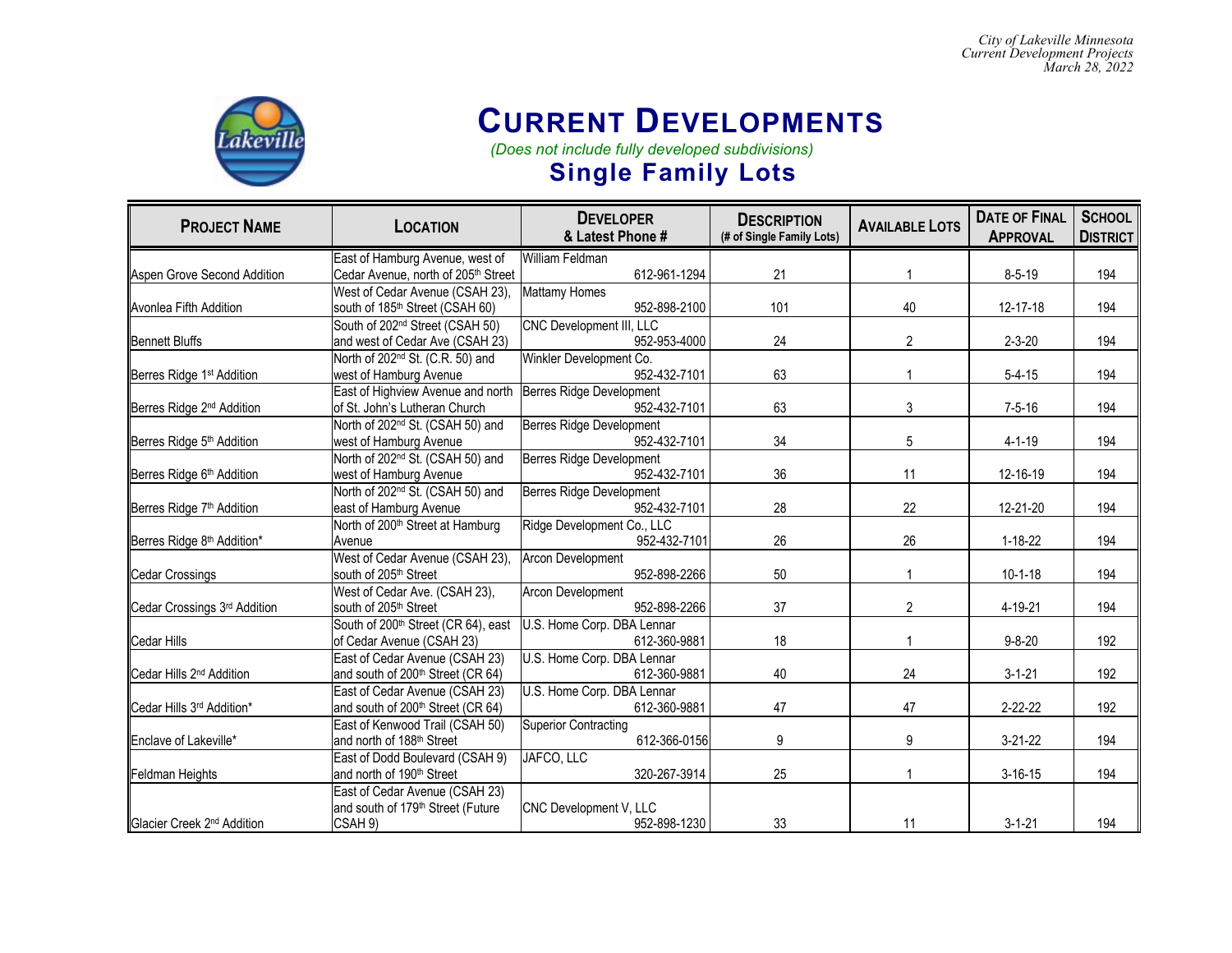| <b>PROJECT NAME</b>                                | <b>LOCATION</b>                                                                            | <b>DEVELOPER</b><br>& Latest Phone #  | <b>DESCRIPTION</b><br>(# of Single Family Lots) | <b>AVAILABLE LOTS</b> | <b>DATE OF FINAL</b><br><b>APPROVAL</b> | <b>SCHOOL</b><br><b>DISTRICT</b> |
|----------------------------------------------------|--------------------------------------------------------------------------------------------|---------------------------------------|-------------------------------------------------|-----------------------|-----------------------------------------|----------------------------------|
|                                                    |                                                                                            |                                       |                                                 |                       |                                         |                                  |
| Glacier Creek 4th Addition                         | East of Cedar and South of 179 <sup>th</sup> St. CNC Development V, LLC<br>(future CSAH 9) | 952-898-1230                          | 26                                              | 19                    | 10-18-21                                | 194                              |
|                                                    | West of Pilot Knob Road (CSAH                                                              |                                       |                                                 |                       |                                         |                                  |
| Knob Hill of Lakeville                             | 31), north of the city boundary with                                                       | <b>KJ Walk</b>                        |                                                 |                       |                                         |                                  |
| (fka Pleasant Hill)                                | Farmington                                                                                 | 952-826-9068                          | 67                                              | $\mathbf{1}$          | $9 - 17 - 18$                           | 192                              |
|                                                    | West of Pilot Knob Road (CSAH 31)                                                          |                                       |                                                 |                       |                                         |                                  |
|                                                    | and north of 179 <sup>th</sup> Street (future                                              | <b>KJ Walk</b>                        |                                                 |                       |                                         |                                  |
| Knob Hill of Lakeville Second Addition             | CSAH <sub>9</sub> )                                                                        | 952-826-9068                          | 36                                              | 15                    | 10-5-20                                 | 192                              |
|                                                    | West of Pilot Knob Road (CSAH                                                              |                                       |                                                 |                       |                                         |                                  |
|                                                    | 31), south of 179 <sup>th</sup> Street (future                                             | <b>KJ Walk</b>                        |                                                 |                       |                                         |                                  |
| Knob Hill of Lakeville Third Addition              | CSAH 9)                                                                                    | 952-826-9068                          | 46                                              | 24                    | $4 - 5 - 21$                            | 192                              |
|                                                    | West of Dodd Blvd. and north of                                                            | MMR Church                            |                                                 |                       |                                         |                                  |
| <b>MMR Second Addition</b>                         | 212 <sup>th</sup> Street                                                                   | 952-240-2336                          | $\overline{2}$                                  |                       | $2 - 20 - 18$                           | 194                              |
|                                                    | East of Pilot Knot Road (CSAH 31)                                                          |                                       |                                                 |                       |                                         |                                  |
|                                                    | and north of the Lakeville-                                                                | <b>KJ Walk</b><br>952-826-9068        | 20                                              |                       |                                         | 192                              |
| Pheasant Run of Lakeville Second                   | Farmington border<br>South of 179 <sup>th</sup> Street and east of                         | <b>KJ Walk</b>                        |                                                 |                       | 10-17-16                                |                                  |
| Pheasant Run of Lakeville Fifth                    | embers Avenue                                                                              | 952-826-9068                          | 69                                              | 18                    | $5 - 4 - 20$                            | 192                              |
|                                                    | East of Pilot Knob Road (CSAH 31)                                                          |                                       |                                                 |                       |                                         |                                  |
|                                                    | and north of the                                                                           | <b>KJ Walk</b>                        |                                                 |                       |                                         |                                  |
| Pheasant Run of Lakeville Sixth                    | Lakeville/Farmington city boundary                                                         | 952-826-9068                          | 3                                               | $\overline{1}$        | $4 - 5 - 21$                            | 192                              |
|                                                    | East of Pilot Knob Road (CSAH31)                                                           | <b>KJ Walk</b>                        |                                                 |                       |                                         |                                  |
| Pheasant Run of Lakeville Seventh*                 | and north of 179th St (future CSAH 9)                                                      | 952-826-9068                          | 114                                             | 110                   | $9 - 20 - 21$                           | 192                              |
|                                                    | East of Highview Avenue and north                                                          | D. R. Horton                          |                                                 |                       |                                         |                                  |
| Pinnacle Reserve at Avonlea                        | of 185th Street (CSAH 60)                                                                  | 952-985-7272                          | 124                                             | 3                     | $8 - 5 - 19$                            | 194                              |
| Pinnacle Reserve at Avonlea 4th                    | East of Highview Ave and north of                                                          | D.R. Horton                           |                                                 |                       |                                         |                                  |
| Addition                                           | future 185 <sup>th</sup> Street (CSAH 60)                                                  | 952-985-7272                          | 65                                              | 24                    | $3 - 15 - 21$                           | 194                              |
|                                                    | Northeast of Kenwood Trail (CSAH                                                           | Progressive, LLC                      |                                                 |                       |                                         |                                  |
| Preserve of Lakeville (The)                        | 50), south of 185 <sup>th</sup> St. (CSAH 60)                                              | 612-919-6551                          | 49                                              | 12                    | $8 - 3 - 20$                            | 194                              |
|                                                    | northeast of Kenwood Trail (CSAH                                                           | Progressive, LLC                      |                                                 |                       |                                         |                                  |
| Preserve of Lakeville (The) Second                 | 50) and north and south of 190 <sup>th</sup> St.                                           | 612-919-6551                          | 20                                              | 19                    | $4 - 5 - 21$                            | 194                              |
|                                                    | East of Highview Ave., south of                                                            | Redstone Development                  |                                                 |                       |                                         |                                  |
| Redstone                                           | future 185 <sup>th</sup> St. (Future CSAH 60)                                              | 952-432-7101                          | 47                                              | 29                    | $5 - 3 - 21$                            | 194                              |
|                                                    | North of 170 <sup>th</sup> Street and east of                                              | SBF Development Corp.                 | 103                                             |                       |                                         |                                  |
| Spirit of Brandtjen Farm 13th Addition             | Pilot Knob Road                                                                            | 952-920-5100                          |                                                 | 4                     | 10-17-05                                | 196                              |
| Spirit of Brandtjen Farm 15th Addition             | North of 170 <sup>th</sup> Street and east of<br>Eagleview Drive                           | SBF Development Corp.<br>952-920-5100 | 62                                              | $\overline{2}$        | $9 - 21 - 15$                           | 196                              |
|                                                    |                                                                                            |                                       |                                                 |                       |                                         |                                  |
| Spirit of Brandtjen Farm 20th Addition             | South of 162 <sup>nd</sup> Street, east of<br>Eagleview Drive                              | SBF Development Corp.<br>952-920-5100 | 62                                              | $\overline{1}$        | $7 - 16 - 18$                           | 196                              |
|                                                    | North of 162 <sup>nd</sup> Street and east of                                              | SBF Development Corp.                 |                                                 |                       |                                         |                                  |
| Spirit of Brandtjen Farm 22 <sup>nd</sup> Addition | Eagleview Drive                                                                            | 952-920-5100                          | 29                                              | 6                     | $8 - 19 - 19$                           | 196                              |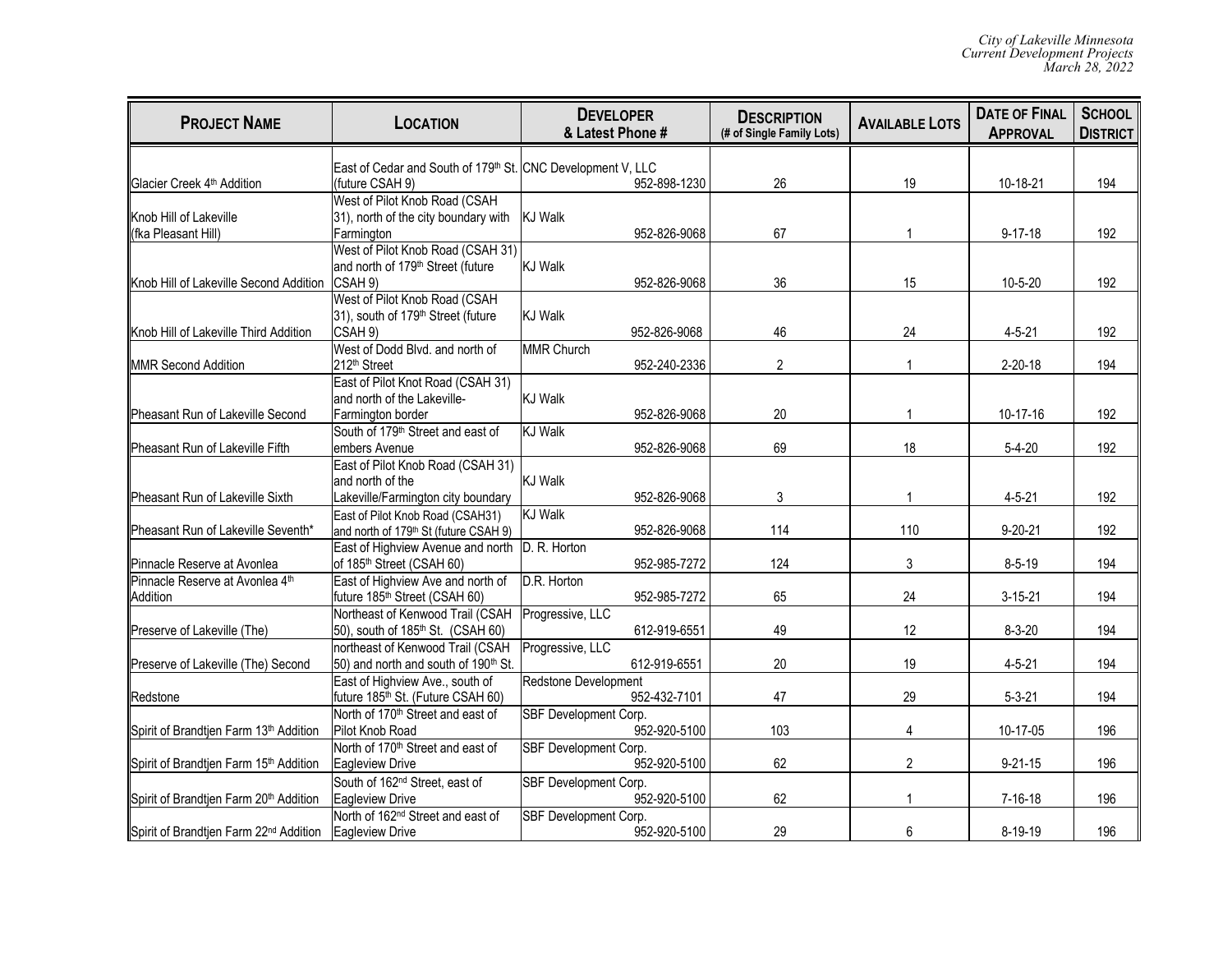| <b>PROJECT NAME</b>                    | <b>LOCATION</b>                   | <b>DEVELOPER</b><br>& Latest Phone # | <b>DESCRIPTION</b><br>(# of Single Family Lots) | <b>AVAILABLE LOTS</b> | <b>DATE OF FINAL</b><br><b>APPROVAL</b> | <b>SCHOOL</b><br><b>DISTRICT</b> |
|----------------------------------------|-----------------------------------|--------------------------------------|-------------------------------------------------|-----------------------|-----------------------------------------|----------------------------------|
|                                        | South of Dodd Blvd (CSAH 9), east |                                      |                                                 |                       |                                         |                                  |
|                                        | of Highview Avenue and west of    | Summergate                           |                                                 |                       |                                         |                                  |
| Summers Creek                          | Cedar Avenue (CSAH 23)            | 952-898-3461                         | 46                                              | 12                    | $10 - 7 - 19$                           | 194                              |
|                                        | South of Dodd Blvd (CSAH 9), east |                                      |                                                 |                       |                                         |                                  |
|                                        | of Highview Avenue, and west of   | Summergate                           |                                                 |                       |                                         |                                  |
| Summers Creek 2 <sup>nd</sup> Addition | Cedar Avenue (CSAH 23)            | 952-898-3461                         | 38                                              |                       | $2 - 16 - 21$                           | 194                              |
|                                        |                                   | Total                                | 1683                                            | 510                   |                                         |                                  |

**\*Indicates these plats were added since the last update**

#### **Townhomes**

| <b>PROJECT NAME</b>                                |                                                                                                                                                                                                                  | <b>DESCRIPTION</b>                                                                                                                                                                    | <b>AVAILABLE</b>                  | <b>DATE OF FINAL</b>      | <b>SCHOOL</b>   |
|----------------------------------------------------|------------------------------------------------------------------------------------------------------------------------------------------------------------------------------------------------------------------|---------------------------------------------------------------------------------------------------------------------------------------------------------------------------------------|-----------------------------------|---------------------------|-----------------|
|                                                    |                                                                                                                                                                                                                  |                                                                                                                                                                                       |                                   | <b>APPROVAL</b>           | <b>DISTRICT</b> |
|                                                    |                                                                                                                                                                                                                  |                                                                                                                                                                                       |                                   |                           |                 |
|                                                    |                                                                                                                                                                                                                  |                                                                                                                                                                                       |                                   |                           | 192             |
|                                                    |                                                                                                                                                                                                                  |                                                                                                                                                                                       |                                   |                           |                 |
| south of 200 <sup>th</sup> Street (CR 64)          | 612-360-9881                                                                                                                                                                                                     | 42 DT                                                                                                                                                                                 | 27                                | $3 - 1 - 21$              | 192             |
|                                                    | U.S. Home Corp. DBA Lennar                                                                                                                                                                                       |                                                                                                                                                                                       |                                   |                           |                 |
| south of 200 <sup>th</sup> Street (CR 64)          | 612-360-9881                                                                                                                                                                                                     | 68 DT                                                                                                                                                                                 | 68                                | $2 - 22 - 22$             | 192             |
| South of 179 <sup>th</sup> Street, east of Glacier | Pulte Homes                                                                                                                                                                                                      |                                                                                                                                                                                       |                                   |                           |                 |
| Wav                                                | 952-229-0722                                                                                                                                                                                                     | 78 AT                                                                                                                                                                                 | 51                                | $8 - 2 - 21$              | 194             |
| North of 165 <sup>th</sup> Street, west of Ipava   | D. R. Horton                                                                                                                                                                                                     |                                                                                                                                                                                       |                                   |                           |                 |
| Avenue                                             | 952-985-7272                                                                                                                                                                                                     | 52                                                                                                                                                                                    | 26                                | 7-19-21                   | 194             |
| East of Glacier Way and south of 181st             | Glacier Creek LLC                                                                                                                                                                                                |                                                                                                                                                                                       |                                   |                           |                 |
| <b>Street</b>                                      | 952-292-0046                                                                                                                                                                                                     | 67 AT                                                                                                                                                                                 | 28                                | $6 - 21 - 21$             | 194             |
| West of Pilot Knob Road (CSAH 31),                 | <b>KJ Walk</b>                                                                                                                                                                                                   |                                                                                                                                                                                       |                                   |                           |                 |
| north of 179 <sup>th</sup> Street (future CSAH 9)  | 952-826-9068                                                                                                                                                                                                     | 42 DT                                                                                                                                                                                 | 29                                | $10 - 5 - 20$             | 192             |
| East of Highview Avenue and north of               | D. R. Horton                                                                                                                                                                                                     |                                                                                                                                                                                       |                                   |                           |                 |
| future 185 <sup>th</sup> Street (CSAH 60)          | 952-985-7272                                                                                                                                                                                                     | 47 DT                                                                                                                                                                                 |                                   | $3 - 15 - 21$             | 194             |
| South of 160 <sup>th</sup> Street (CSAH 46) and    |                                                                                                                                                                                                                  |                                                                                                                                                                                       |                                   |                           |                 |
| east of Eagleview Drive                            | 952-920-5100                                                                                                                                                                                                     | 96 AT                                                                                                                                                                                 | 32                                | $6 - 17 - 19$             | 196             |
|                                                    |                                                                                                                                                                                                                  |                                                                                                                                                                                       |                                   |                           |                 |
| east of Highview Avenue and west of                |                                                                                                                                                                                                                  |                                                                                                                                                                                       |                                   |                           |                 |
| Cedar Avenue (CSAH 23)                             | 952-898-3461                                                                                                                                                                                                     | 65 DT                                                                                                                                                                                 | 17                                | $10 - 7 - 19$             | 194             |
| South of Dodd Boulevard (CSAH 9),                  |                                                                                                                                                                                                                  |                                                                                                                                                                                       |                                   |                           |                 |
| east of Highview Avenue, and west of               | Summergate Companies                                                                                                                                                                                             |                                                                                                                                                                                       |                                   |                           |                 |
| Cedar Avenue (CSAH 23)                             | 952-898-3461                                                                                                                                                                                                     | 58 DT                                                                                                                                                                                 | 48                                | $4 - 5 - 21$              | 194             |
|                                                    |                                                                                                                                                                                                                  |                                                                                                                                                                                       |                                   |                           |                 |
|                                                    | <b>LOCATION</b><br>South of 200 <sup>th</sup> Street (CR 64), east of<br>Cedar Avenue (CSAH 23)<br>East of Cedar Avenue (CSAH 23) and<br>East of Cedar Avenue (CSAH 23) and<br>South of Dodd Boulevard (CSAH 9), | <b>DEVELOPER</b><br>(and latest phone #)<br>U.S. Home Corp. DBA Lennar<br>612-360-9881<br>U.S. Home Corp. DBA Lennar<br>SBF Development Corp.<br>Summergate Companies<br><b>TOTAL</b> | (number of units)<br>16 DT<br>631 | <b>UNITS</b><br>26<br>353 | $9 - 8 - 20$    |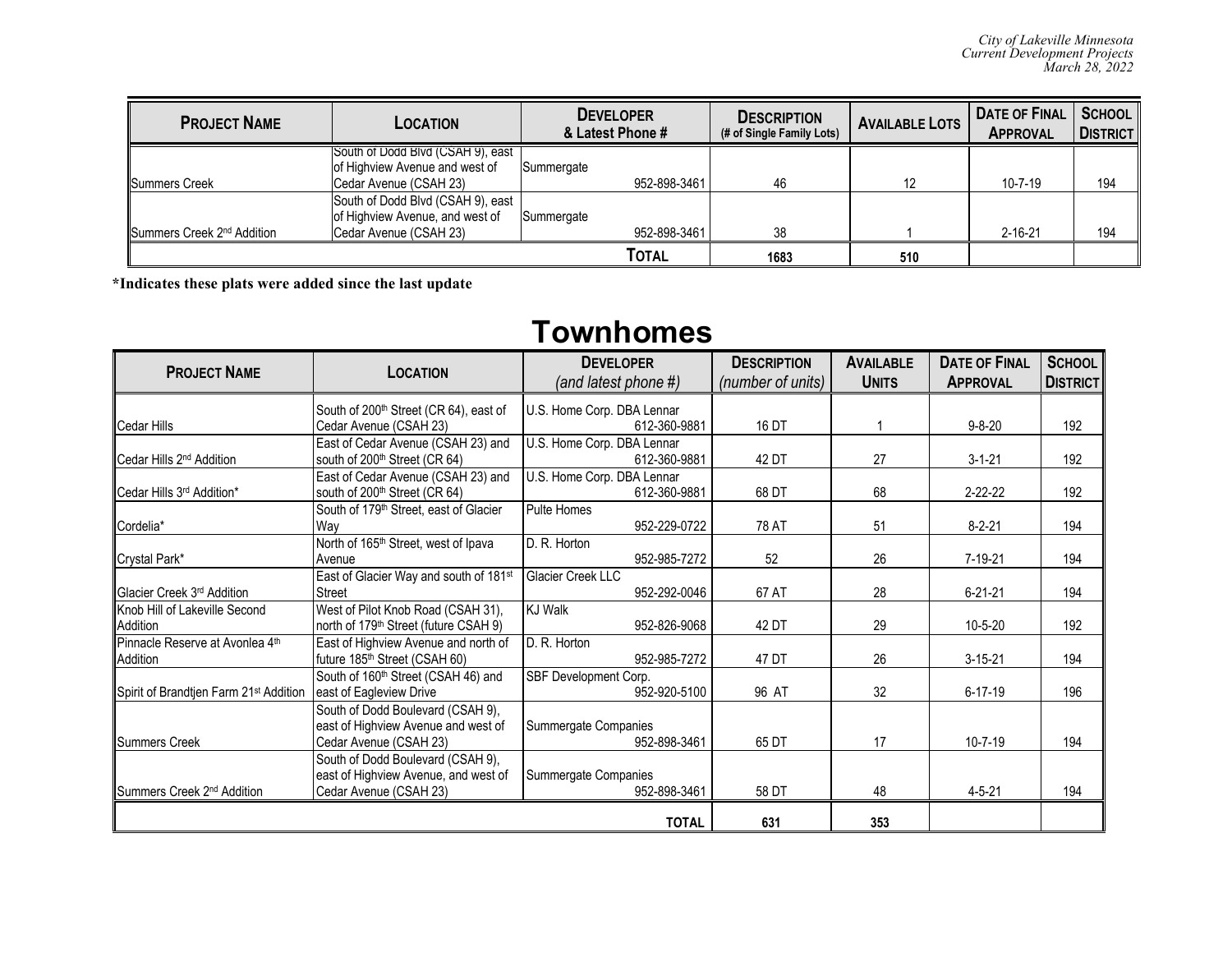**DT – Detached Townhomes, AT – Attached Townhomes \*Indicates these plats were added since the last update**

#### **Preliminary Platted Single Family Residential Development Projects**

| <b>PROJECT NAME</b>                | <b>LOCATION</b>                                           | <b>DEVELOPER</b>            | <b>DESCRIPTION</b> | <b>SCHOOL</b>   |
|------------------------------------|-----------------------------------------------------------|-----------------------------|--------------------|-----------------|
|                                    |                                                           | (and latest phone #)        | (number of units)  | <b>DISTRICT</b> |
|                                    | West of Hamburg Avenue, east of Highview                  | Winkler Development Co.     |                    |                 |
| <b>Berres Ridge</b>                | Avenue and north of 202 <sup>nd</sup> Street (CSAH 50)    | 952-432-7101                | 41                 | 194             |
|                                    | South of Dodd Boulevard (CSAH 9) and west of              | US Homes d/b/a Lennar       |                    |                 |
| Caslano                            | <b>Highview Avenue</b>                                    | 612-360-9881                | 221                | 194             |
|                                    | South of 200 <sup>th</sup> Street (CR 64), east of Cedar  | Green Key Real Estate Group |                    |                 |
| Cedar Hills                        | Avenue (CSAH 23)                                          | 612-720-6611                | 36                 | 192             |
|                                    |                                                           | <b>Brandl Anderson</b>      |                    |                 |
| <b>Glacier Creek</b>               | East of Glacier Way at 181 <sup>st</sup> Street           | 952-898-0230                | 40                 | 194             |
|                                    | South of Dodd Boulevard (CSAH 60) and east of             | Youngfield Homes            |                    |                 |
| Highview Ridge                     | <b>Highview Avenue</b>                                    | 952-380-8120                | 61                 | 194             |
|                                    | South of 173rd Street and east of Pilot Knob Road KJ Walk |                             |                    |                 |
| North Creek                        | (CSAH 31)                                                 | 952-826-9068                | 47                 | 192             |
|                                    | East of Kenwood Trail (CSAH 50) and south of              | Progressive, LLC            |                    |                 |
| <b>Preserve of Lakeville (The)</b> | 185 <sup>th</sup> Street (CSAH 60)                        | 612-919-6551                | 20                 | 194             |
|                                    |                                                           | <b>TOTAL</b>                | 466                |                 |

#### **Preliminary Platted Townhome Development Projects**

| <b>PROJECT NAME</b>  | <b>LOCATION</b>                                            | <b>DEVELOPER</b>            | <b>DESCRIPTION</b> | <b>SCHOOL</b>   |
|----------------------|------------------------------------------------------------|-----------------------------|--------------------|-----------------|
|                      |                                                            | (and latest phone #)        | (number of units)  | <b>DISTRICT</b> |
|                      | South of 200 <sup>th</sup> Street (CR 64), east of Cedar   | Green Key Real Estate Group |                    |                 |
|                      | Avenue (CAH 23) and west of the city boundary              | 612-720-6611                |                    |                 |
| <b>I</b> Cedar Hills | with Farmington                                            |                             | 79 DT              | 192             |
|                      | South of 179 <sup>th</sup> St. (future CSAH 9) and east of | <b>Pulte Homes</b>          |                    |                 |
| <b>Cordelia</b>      | Cedar Avenue (CSAH 23)                                     | 952-229-0722                | 93 AT              | 194             |
|                      |                                                            | <b>TOTAL</b>                | 172                |                 |

**DT – Detached Townhomes, AT – Attached Townhomes**